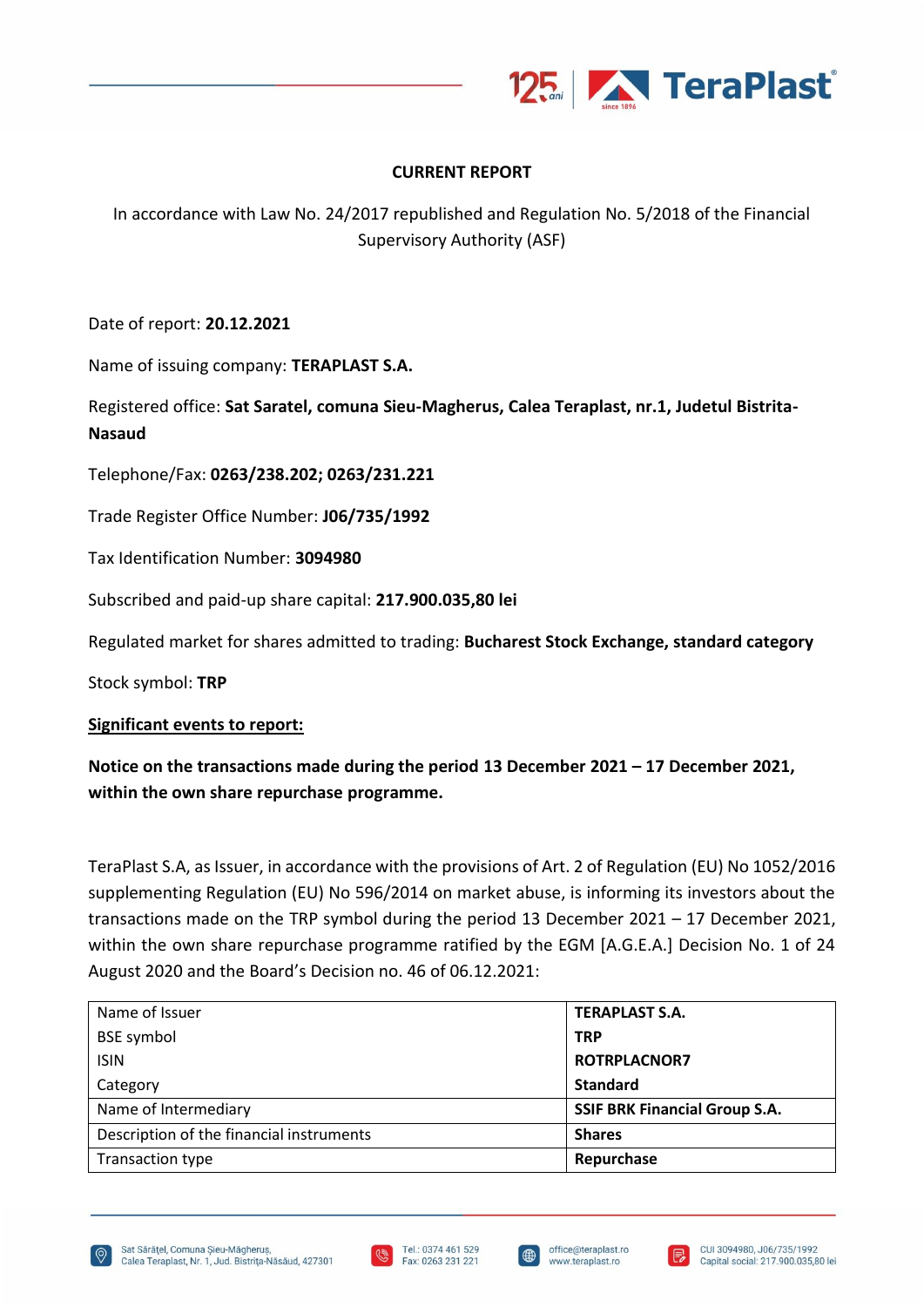

| Details on carrying out the transaction orders corresponding to   | During the transaction session |
|-------------------------------------------------------------------|--------------------------------|
| the repurchase                                                    |                                |
| Total number of shares repurchased during the period              | 1.540.000 shares               |
| 13 December – 17 December 2021                                    |                                |
| Total value of transactions conducted during the reporting period | 1.491.660,21 lei               |
| 13 December – 17 December 2021                                    |                                |
| Total number of shares repurchased since the beginning of the     | 1.780.000 shares               |
| repurchase period                                                 |                                |
| Total value of transactions conducted since the beginning of the  | 1.749.660,21 lei               |
| repurchase programme                                              |                                |

Summary of transactions during the period 13 December 2021 – 17 December 2021:

| <b>Transaction date</b> | <b>Transaction</b><br>nature | <b>Transaction</b><br>volume | Weighted<br>average price<br>(RON) | <b>Transaction value</b><br>(RON) |
|-------------------------|------------------------------|------------------------------|------------------------------------|-----------------------------------|
| 13.12.2021              | Repurchase                   | 250,000                      | 1.0324                             | 258.100,00                        |
| 14.12.2021              | Repurchase                   | 400.000                      | 0.9998                             | 399.900,01                        |
| 15.12.2021              | Repurchase                   | 465.000                      | 0.9200                             | 427.800,00                        |
| 16.12.2021              | Repurchase                   | 225.000                      | 0.9509                             | 213.950,00                        |
| 17.12.2021              | Repurchase                   | 200.000                      | 0.9596                             | 191.910,20                        |

Detailed transactions during the period 13 December 2021 – 17 December 2021:

| Symbol     | <b>ISIN</b>  | <b>Market</b> | Date       | Time     | Volume  | <b>Price</b> | Value      |
|------------|--------------|---------------|------------|----------|---------|--------------|------------|
| <b>TRP</b> | ROTRPLACNOR7 | <b>REGS</b>   | 13.12.2021 | 10:36:10 | 625     | 1.0360       | 647,50     |
| TRP        | ROTRPLACNOR7 | <b>REGS</b>   | 13.12.2021 | 10:36:35 | 99.379  | 1.0360       | 102.952,50 |
| <b>TRP</b> | ROTRPLACNOR7 | <b>REGS</b>   | 13.12.2021 | 10:39:12 | 4.695   | 1.0300       | 4.835,85   |
| <b>TRP</b> | ROTRPLACNOR7 | <b>REGS</b>   | 13.12.2021 | 10:43:36 | 145.305 | 1.0300       | 149.664,15 |
| <b>TRP</b> | ROTRPLACNOR7 | <b>REGS</b>   | 14.12.2021 | 10:12:05 | 100.000 | 1.0040       | 100.400,00 |
| <b>TRP</b> | ROTRPLACNOR7 | <b>REGS</b>   | 14.12.2021 | 10:13:35 | 130.195 | 1.0000       | 130.195,00 |
| <b>TRP</b> | ROTRPLACNOR7 | <b>REGS</b>   | 14.12.2021 | 10:13:35 | 69.805  | 1.0000       | 69.805,00  |
| <b>TRP</b> | ROTRPLACNOR7 | <b>REGS</b>   | 14.12.2021 | 10:15:09 | 355     | 0.9950       | 353,23     |
| <b>TRP</b> | ROTRPLACNOR7 | <b>REGS</b>   | 14.12.2021 | 10:15:10 | 99.645  | 0.9950       | 99.146,78  |
| <b>TRP</b> | ROTRPLACNOR7 | <b>REGS</b>   | 15.12.2021 | 11:11:00 | 22.844  | 0.9200       | 21.016,48  |
| <b>TRP</b> | ROTRPLACNOR7 | <b>REGS</b>   | 15.12.2021 | 11:11:36 | 150.000 | 0.9200       | 138.000,00 |
| <b>TRP</b> | ROTRPLACNOR7 | <b>REGS</b>   | 15.12.2021 | 11:11:47 | 224.000 | 0.9200       | 206.080,00 |
| <b>TRP</b> | ROTRPLACNOR7 | <b>REGS</b>   | 15.12.2021 | 11:11:55 | 68.156  | 0.9200       | 62.703,52  |
| <b>TRP</b> | ROTRPLACNOR7 | <b>REGS</b>   | 16.12.2021 | 15:47:41 | 125.000 | 0.9500       | 118.750,00 |
| TRP        | ROTRPLACNOR7 | <b>REGS</b>   | 16.12.2021 | 17:41:35 | 185     | 0.9520       | 176,12     |